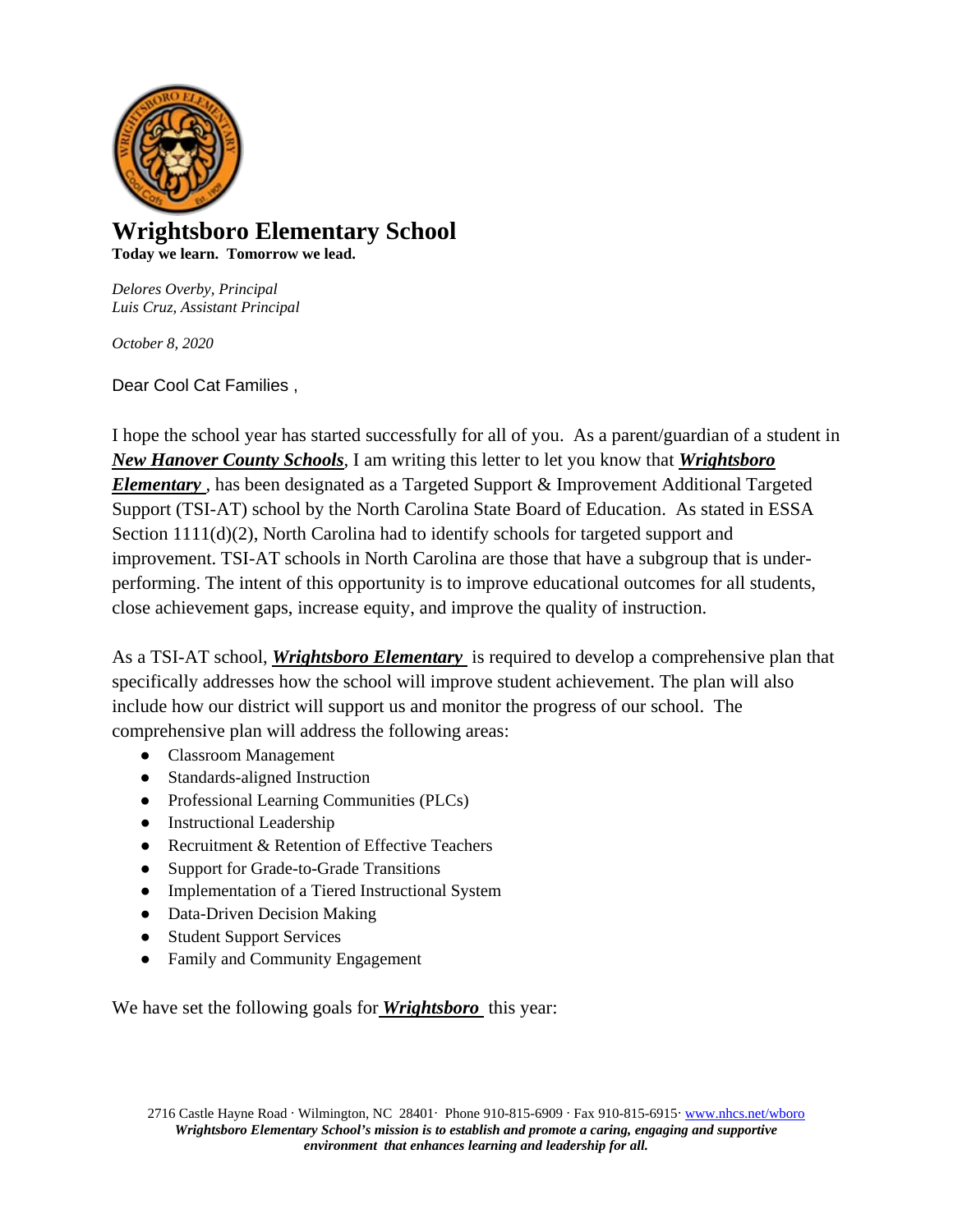All sub-groups will grow 10% in Reading, as outlined by each team growth plan .

By June 2021, the percentage of student receiving office referrals will decrease from 37% to 20%.

All sub-groups will grow by 10% in Science, as outlined by 5th grade's growth plan.

All sub-groups will grow by 10% in math, as outlined by each team growth plan.

Our students need to experience higher achievement levels, but it will require hard work on the part of staff, students and families. Here are some strategies *Wrightsboro Elementary* will be implementing:

Common Planning for teachers each week

Small group instruction

1:1 support as needed

Focusing on strategies for our particular sub- groups of students

ESL support in the ESL classroom as well as in the general education classroom

Interventions for struggling students

Enrichment for students excelling in the core curriculum

Providing high quality PD for teachers and teacher assistants

Parent engagement is at the heart of our school improvement efforts. Here are some ways we can work together:

- Make sure that both you and your student are aware of academic expectations set for your student this school year. A list of learning objectives in student-friendly language is available from your student's teacher(s).
- Call *Wrightsboro Elementary 910-815-6909* if you have questions or concerns about your student or to set up an appointment to meet with a school staff member who will be working with your student.
- Make sure that your student is prepared and attends school each day.
- Monitor your student's homework.
- Monitor the progress your student is making and attend meetings with your student's teacher(s).
- Keep track of our website and social media sites *<https://wrightsboro.nhcs.net/> Facebook and Instagram.*
- Join the *Wrightsboro PTO*

2716 Castle Hayne Road ∙ Wilmington, NC 28401∙ Phone 910-815-6909 ∙ Fax 910-815-6915∙ [www.nhcs.net/wboro](http://www.nhcs.net/wboro) *Wrightsboro Elementary School's mission is to establish and promote a caring, engaging and supportive environment that enhances learning and leadership for all.*